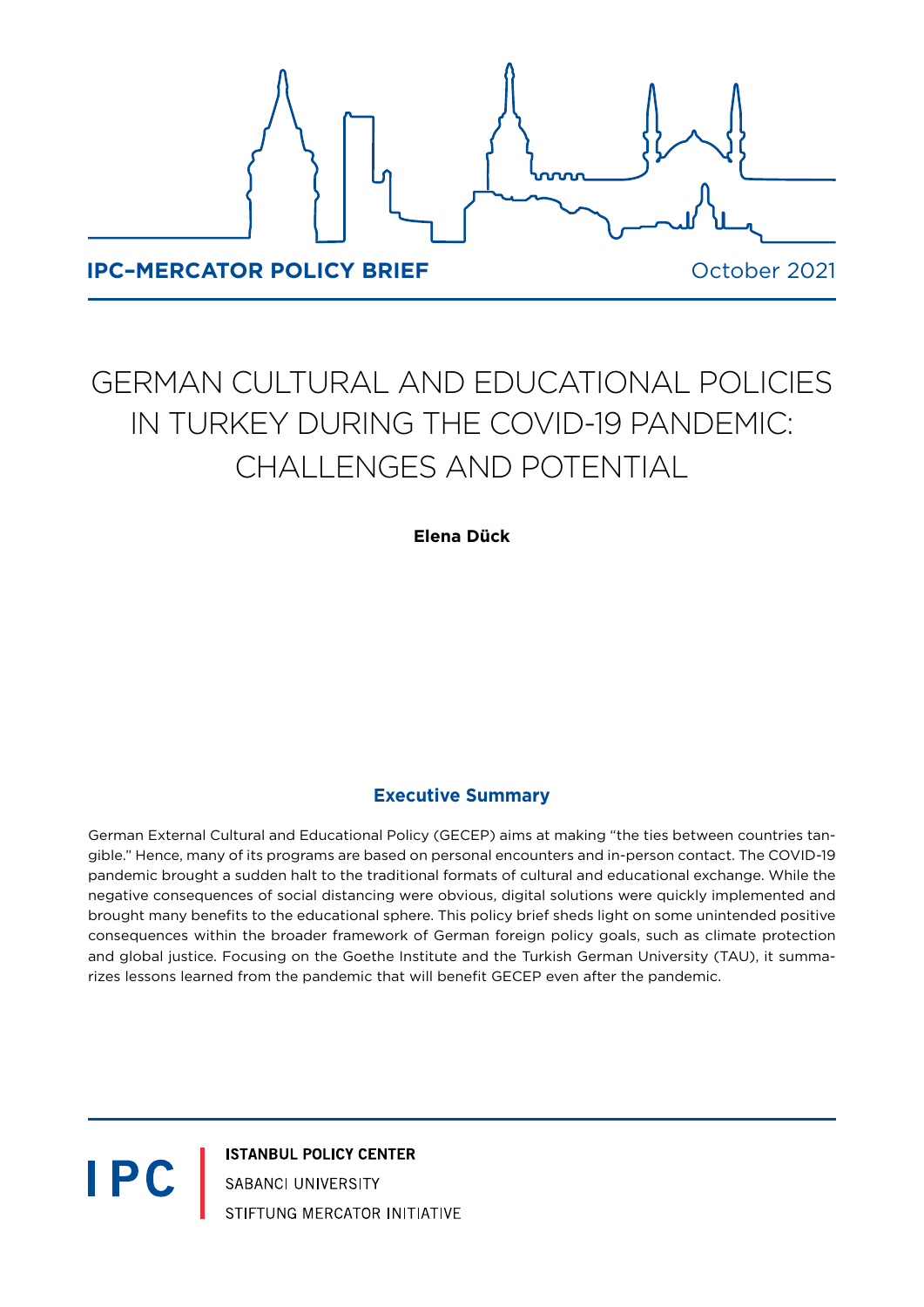#### **Introduction**

External Cultural and Educational Policy is a cornerstone of German foreign policy. Its goal is to act as a "foreign policy of societies, which makes the ties between countries tangible."1 Hence, many of the projects realized under this umbrella focus on in-person encounters and exchange between artists, students, and civil society actors. While German External Cultural and Educational Policy (GE-CEP) is relatively independent from other forms of German foreign policy, it should nevertheless reflect Berlin's foundational principles. Thus, GECEP needs to be analyzed within the framework of Europeanization as well as the commitment to sustainable development. Due to its goal of fostering encounters between societies, GECEP programs were hit especially hard during the COVID-19 pandemic as personal encounters became nearly impossible. However, some positive unintended consequences that might contribute to greater accessibility to the programs as well as a more sustainable implementation of GECEP were also observable. This policy brief aims at discussing these positive unintended consequences in light of the overarching goals of German foreign policy. As there is a broad range of GECEP projects in Turkey, this policy brief focuses on the activities of the Goethe Institute and the Turkish-German University (TAU). In order to do so, first, the role of GECEP in German foreign policy is described. Second, GECEP in Turkey is briefly explained, with a focus on the work of the Goethe Institute and the Turkish-German University (TAU). Third, the programs conducted during the pandemic are discussed, and the positive unintended consequences of the pandemic are identified.

## **Methodological remarks**

This policy brief is based on a qualitative analysis of official policy documents by the German government and 18 semi-structed interviews with students of the TAU, a representative of the German Consortium at the TAU, a representative of the German consulate in Istanbul, a representative of the German embassy in Ankara, and three representatives of the Goethe Institute.

# **The Three Pillars of German Foreign Policy**

German foreign policy is officially committed to the guiding principles of a sovereign Europe, the transatlantic partnership with the United States, working for peace and security, the promotion of democracy and human rights, and a commitment to multilateralism.<sup>2</sup> These guiding principles form the central pillar of German foreign policy and contain further secondary goals and measures. For instance, according to the federal office, Germany's commitment to multilateralism not only entails strengthening international institutions but also a commitment to global justice, including, but not limited to, climate protection, the 2030 Agenda for Sustainable Development, and urbanization.3 This central pillar is accompanied by two additional pillars: External Economic Policy and Cultural Relations and Educational Policies. While the goal of Germany's External Economic Policy is to facilitate companies' entrance into international markets and improve business conditions, GECEP aims at fostering intercultural dialogue and strengthening global trust in Germany. While GECEP is an independent pillar, its contents should and often do reflect the more general objectives of Germany's foreign policy, such as the promotion of liberal values, including the freedom of science and peace. In light of its alignment with Europeanization processes, GE-CEP should also reflect the goals of the strategic framework of EU cultural policies. Cultural policies are a top priority for the EU and according to the European Council: "promoting diversity through international cultural relations is an important part of the EU's role as a global actor."4 The European Commission has formulated the following three objectives for its external cultural relations:

- support culture as an engine for sustainable social and economic development
- promote culture and intercultural dialogue for peaceful inter-community relations
- reinforce cooperation on cultural heritage<sup>5</sup>

The European Commission strives to reach these goals through strong cooperation with its member states and stakeholders, including civil society organizations.<sup>6</sup> In accordance with this, many of the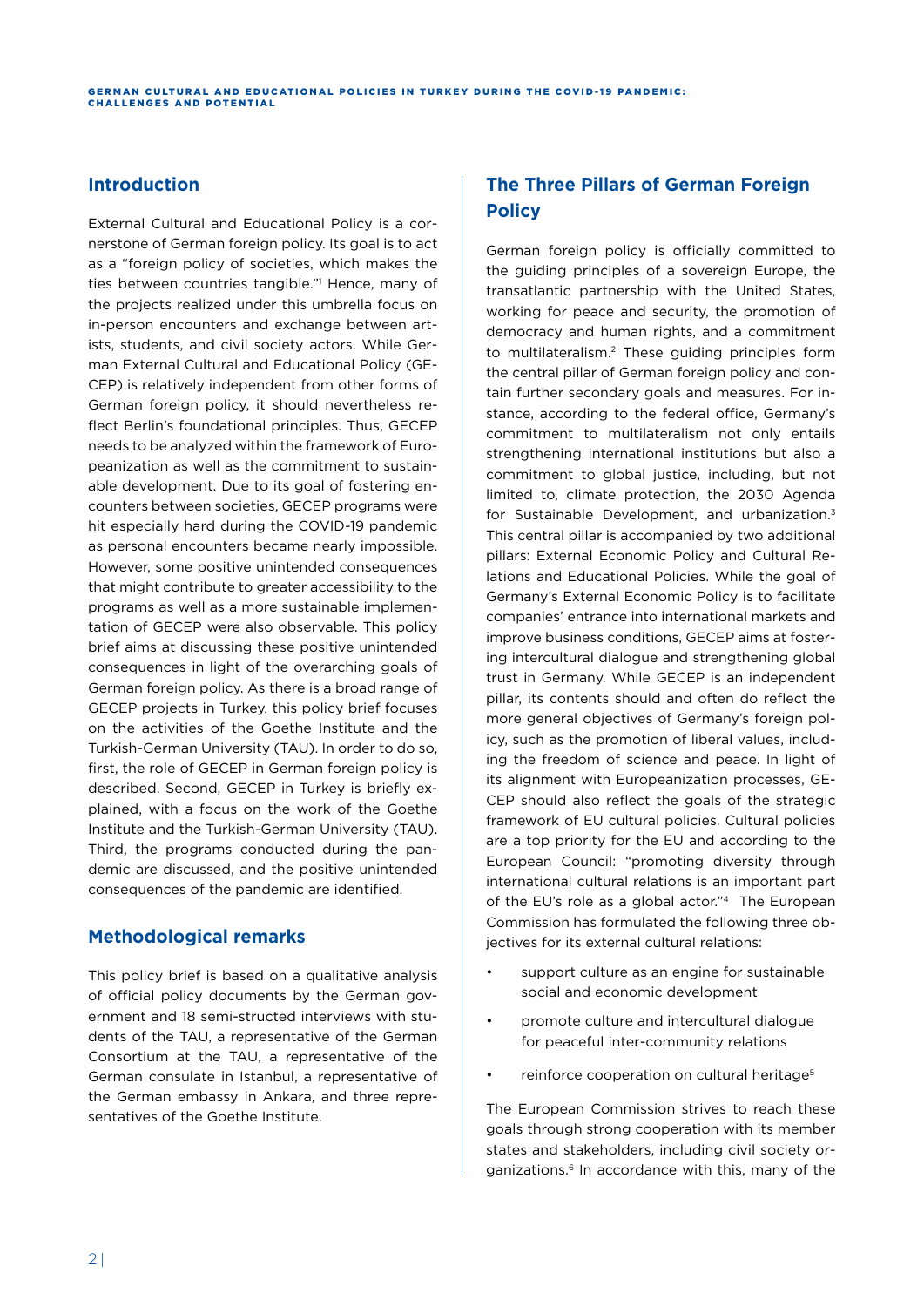projects realized under the GECEP umbrella focus on in-person encounters and exchange between artists, students, and civil society actors from both countries.



In academia, cultural and educational policies are often conceptualized as an instrumental way of increasing a country's influence internationally and analyzed through a "soft power" perspective. However, the official goal of GECEP as well as the self-perception of the practitioners emphasizes the importance of dialogue and mutual understanding as an end in itself rather than a means to increase influence. Nevertheless, there is a normative component to GECEP, as it is explicitly designed to foster liberal values, according to the German Foreign Ministry:

> It is a tool for bringing together actors from civil society, advocating the freedom of the arts and sciences around the world, cultivating spaces for critical exchange and freedom of expression as well as protecting cultural property as symbols of cultural identity.7

This underlying support for liberal values is also in line with the broader goals of the EU and the EU's cultural policies. Thus, while GECEP's objectives are formulated in more detail, the general EU principles are clearly reflected in them. However, in contrast to the EU, Germany does not list sustainable social and economic development as one of

its goals, instead focusing on peaceful inter-community relations. In practice, sustainability is nevertheless often addressed in GECEP projects. For instance, in 2020 the Goethe Institute Izmir started the project "Goethe goes Green" that organizes different events, educational material, and competitions on the topic of environmental protection and sustainability.<sup>8</sup> This also reflects the crucial role that intermediaries play in implementing and shaping GECEP. In addition to the general goals of GECEP, the Federal Foreign Office also defines countryspecific foci. Moreover, there are project-specific goals that are often formulated by intermediary organizations, such as the Goethe Institute. In the case of Turkey, the Goethe Institute as well as the Germany Embassy aim at increasing activities in Eastern Turkey and, in the case of the Goethe Institute, to start a dialogue with minorities in Turkey.<sup>9</sup>

#### **German GECEP in Turkey**

The long history of German activities in Turkey as well as German-Turkish cooperation predates the foundation of the modern republics of Turkey and Germany. For instance, German archaeologists<sup>10</sup> were active in the Ottoman Empire in the 19<sup>th</sup> century,<sup>11</sup> and the Istanbul Department of the German Archaeological Institute (DAI), still active today, was founded in 1929.12 German-Turkish cultural cooperation today is based on the German-Turkish cultural agreement from May 8, 1957.13 There is a great variety of GECEP projects in Turkey, ranging from residency scholarships for artists at the Cultural Academia Tarabya to youth exchanges organized by the German-Turkish Youthbridge. In September 2006, Germany and Turkey's foreign ministers at the time, Frank-Walter Steinmeier and Abdullah Gül, respectively, launched the Ernst-Reuter-Initiative (ERI), aimed at deepening German-Turkish dialogue and cooperation in the areas of arts and culture, politics, media, economy, education, and science.14 To foster integration of people of Turkish descendants in German society, within the framework of the ERI, the German Embassy Ankara and the Turkish Directorate of Religious Affairs (Diyanet) initiated intensive trainings at the Goethe Institute Ankara for Turkish imams who want to go to Germany.15 Furthermore, the ERI supports school partnerships, media projects, and the TAU.<sup>16</sup> The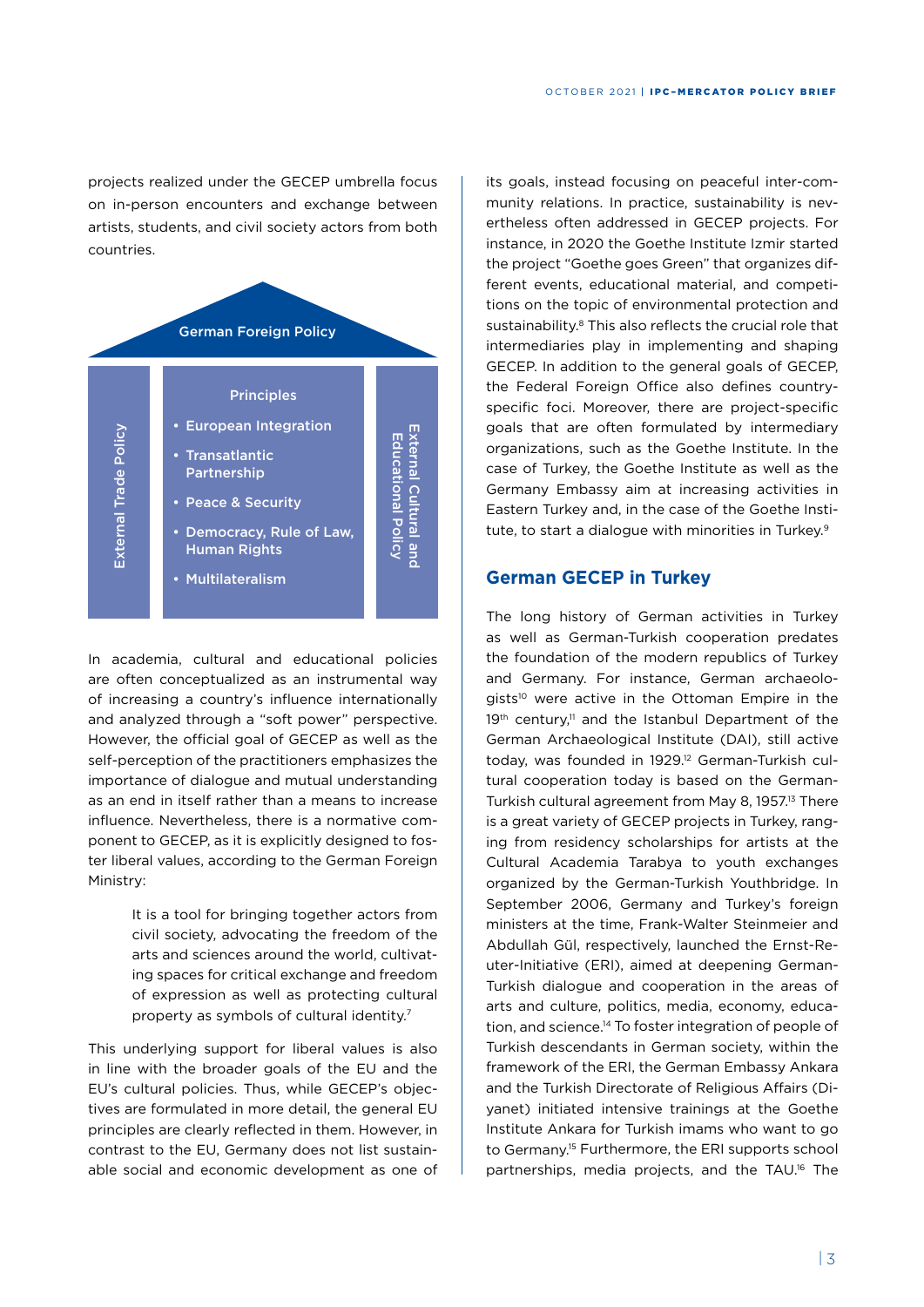TAU was founded in 2010, based on an international treaty between the governments of Turkey and Germany. It is a "lighthouse project" with the goal of strengthening and deepening Turkish-German relations.17 Located in the Beykoz neighborhood of Istanbul, the TAU opened its doors to students in 2013. There are currently 3,089 students at the TAU, about half of the target figure once the university has opened all the planned bachelor's and master's degree programs. While the university operates under Turkish law, Germany supports the TAU on an academic level via a consortium of 38 German universities. Each of these universities is responsible for a faculty at the TAU or a BA/MA program. In most programs, dual degrees with the German partner university are already offered or planned. Financially, Turkey is responsible for the administrative organization and the buildings as well as the majority of the teaching staff, while Germany funds part of the teaching staff via the German Academic Exchange Service (*Deutscher Akademischer Austauschdiest*, DAAD). Members of the German partner universities come to the TAU every semester to teach classes in the respective program as part of the fly-in faculty. The BA programs are taught in German, with the exception of law, which is taught in German and Turkish. The master's and PhD programs are taught in German or English. In order to earn a dual degree, depending on the program, students have to spend one or two semesters at the German partner university responsible for their program. The rest of the program is completed in Istanbul.

In contrast to the TAU, the Goethe Institute, one of the most important German intermediary organizations in Turkey, has been active in Turkey for decades. The Goethe Institute Ankara opened its doors in 1957.18 It coordinates the "Schools: Partners for the Future (PASCH)" initiative in Turkey, which works with local schools to integrate German classes into their curriculum.<sup>19, 20</sup> There are also Goethe Institutes in Izmir and Ankara. All of them offer German language classes and exams for internationally recognized German certificates. They also provide advanced trainings for German teachers in Turkey. Furthermore, they organize a wide range of activities to promote German culture and intercultural exchange, ranging from art exhibitions to workshops and lectures. Moreover, the Goethe

Institute Istanbul coordinates the program "Spaces of Culture," a core project of GECEP in Turkey, in cooperation with the European partner countries Sweden, the Netherlands, and France<sup>21</sup> as well as the Turkish partner organizations Anadolu Kültür and the Istanbul Foundation for Culture and Arts (IKSV). "Spaces of Culture" is an outstanding project as it supports projects by local artists and organizations in Izmir, Gaziantep, and Diyarbakır, thus overcoming the strong focus on the cultural and political centers of, respectively, Istanbul and Ankara, which is often reflected in GECEP. While the Goethe Institute had to adjust all of its activities during the pandemic, resorting to online exhibitions and festivals, the focus of this policy brief is on the implementation of online German classes during the COVID-19 pandemic.

# **Challenges during the COVID-19 Pandemic**

Due to the pandemic, the Goethe Institute as well as the TAU were forced to switch to online classes in spring 2020. Both institutions reported that from a technical point of view, they were able to do so without major challenges, as online tools had already been available prior to the pandemic. Hence, both institutions were able to switch to online teaching swiftly in spring 2020. The Goethe Institute had already planned to offer some online classes, thus there had been some preparation and instruction for online teaching. However, it had planned for only a small number of such classes. Likewise, as many members of the fly-in faculty at the TAU provide additional learning material online and some have used remote teaching in the past, all interview partners at the TAU said that switching to online teaching was rather easier from an administrative and technical point of view. While technical solutions could be implemented without delay, the switch nevertheless required adapting working and studying habits. For instance, the Goethe Institute reported that there were few teachers who were already totally familiar with using online tools, and additional trainings were necessary. Furthermore, some of the students had a more difficult time learning German online, as they were not used to studying independently. Several interview partners, students and teachers alike, stated that they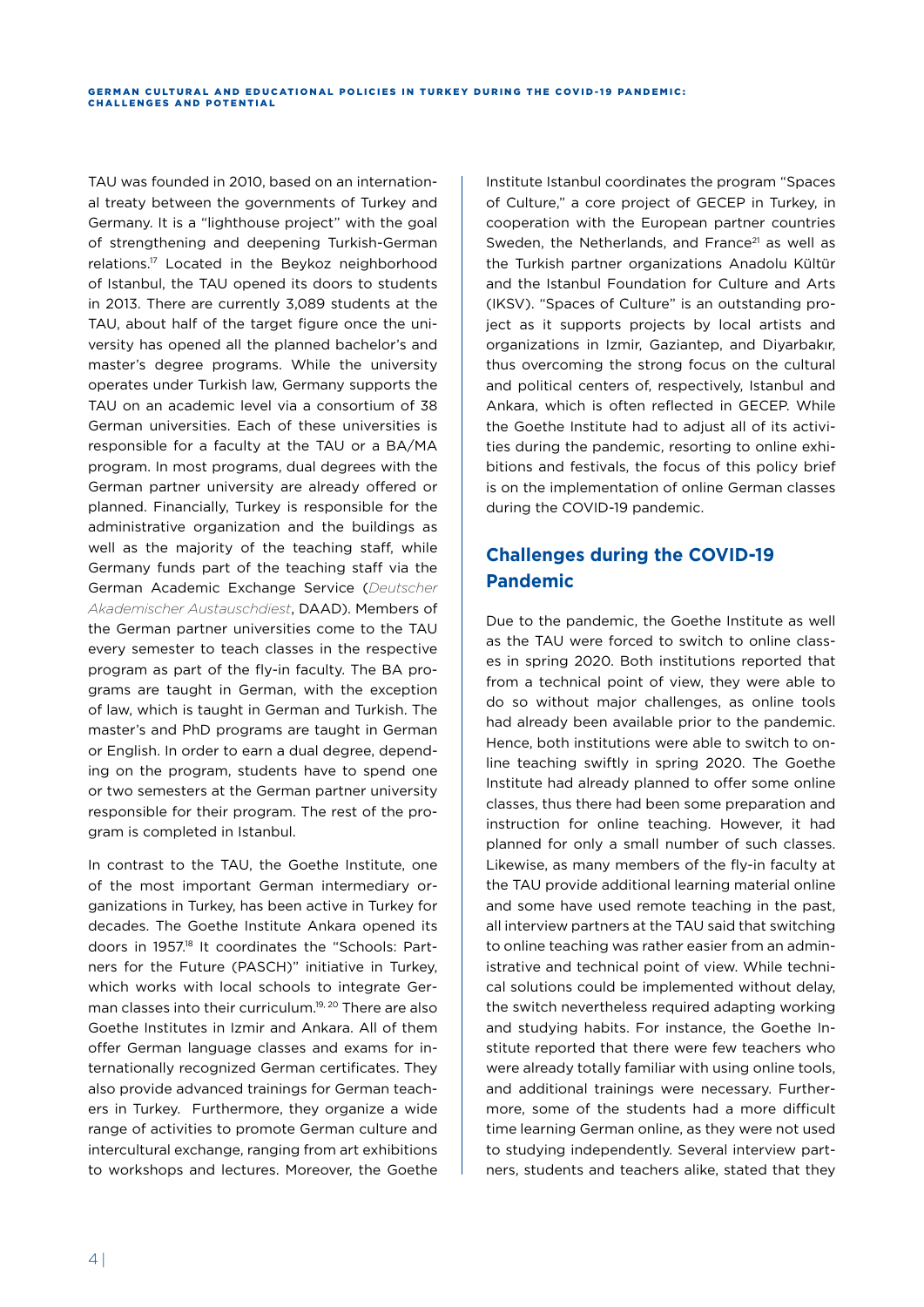considered the role of autonomous, independent learning one of the major differences between the Turkish and the German educational systems. Turkish students reported that they greatly benefitted during the pandemic from having learned to work more independently at the TAU prior to COVID-19. However, they also reported that this was one of the greatest challenges they faced in the beginning of their studies at the TAU. The Goethe Institute offered additional online study groups to support students struggling with online learning.

In the case of the TAU, the majority of the students interviewed stated that they learned most about the Turkish, or, respectively, German, culture through close contact with students from the other group. While Turkish-German relations and intercultural communication is taught in some of the classes at TAU, the students nevertheless stressed that interacting with other students and to a lesser degree with professors from both countries taught them most about cultural differences. According to the students, classes on intercultural communication supported this process but could not replace personal encounters. This indicates that the goal of intercultural exchange cannot be met if relying purely on online formats at the university level. Prior to the pandemic, some members of the fly-in faculty at the TAU had already used the method of flipped classrooms, meaning that the students watched teaching videos and read texts in advance of the in-person teaching. The content of the videos and texts were then discussed in class. When asked to compare this method to online teaching during the pandemic, students stated that they liked the flipped-classroom method more as they were able to ask questions in person after preparing the material in advance. However, they said that the flipped-classroom method was not comparable to completely remote teaching, which they found overall more challenging.

Additionally, spending no time at the campus of the university also meant that students were not exposed to Turkish, or, respectively, German, on a daily basis, and interactions in the respective foreign language were limited to online classes. This is likely to have a significant impact on the language competencies acquired by students. Also, due to the lockdown many German students decided not

to move to Istanbul but rather stayed in Germany, which further reduced their exposure to Turkish language and culture. However, even for those German students that moved to Turkey, due to the pandemic social contacts were limited.

#### **Positive Unintended Consequences**

Despite the challenges that the pandemic posed, some positive unintended consequences were observable. The Goethe Institute reported that online learning provided the opportunity for people who do not live in Istanbul, Izmir, or Ankara to join the German classes. The same holds true for teacher trainings offered by the Goethe Institute. The online format made it possible for teachers living in other cities to join the workshops. Even for those living in one of the three cultural centers, a lot of time that would otherwise be spent in traffic could be saved by studying from home. For instance, in Istanbul, the fifth most congested city in the world.<sup>22</sup> before the pandemic TAU students spent up to two hours one-way on public transportation to come to the campus in Beykoz. Thus, many students mentioned the benefit of saving time by taking classes online. While some students reported motivational problems and found it difficult to organize their work independently or spend all day in front of the computer, others valued the enhanced flexibility of working from home. Working students said it was easier for them to combine their employment and their studies during the pandemic, due to the possibility of working and studying from home. This indicates that distance-learning makes education more accessible to less wealthy people who need to work in order to support themselves. While online teaching does not eradicate social inequality, as studying from home raises issues such as access to a quiet studying environment, a stable internet connection, and technical equipment, it nevertheless at least facilitates working and studying for some interviewees and saved time otherwise spent in traffic.

Even though online teaching proved to be a feasible solution for knowledge transfer, the greater goal of facilitating cultural encounters and gaining a deeper understanding of the other culture cannot be met. The interviews also show the desire for enhancing online extra curricula activities to keep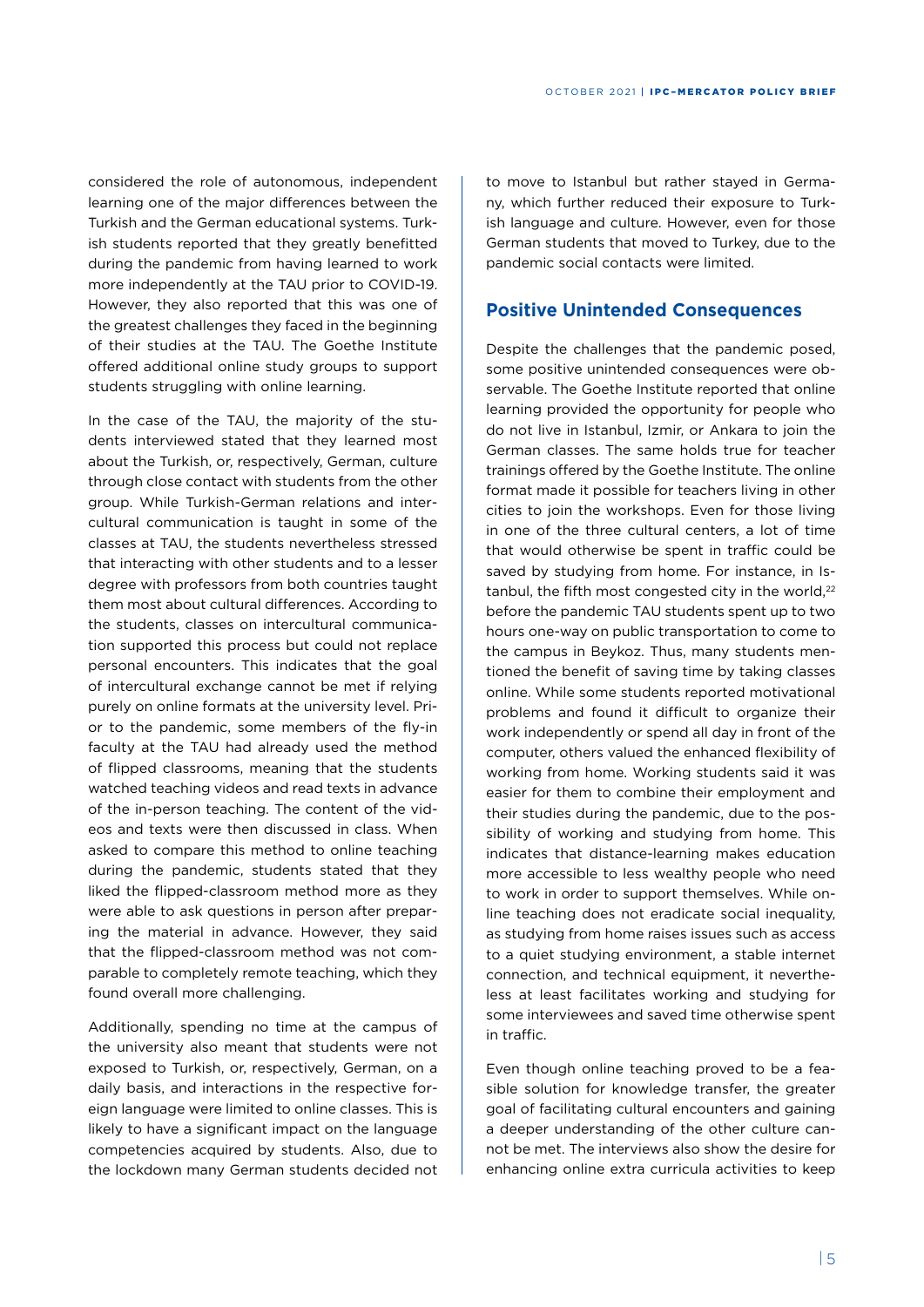students engaged with the university. Students feel that personal contact is a crucial part of their studies; they are very open to mixed formats such as flipped-classroom concepts, which had already been successfully implemented at the TAU. These methods provide a good way for German teaching staff to prepare and keep in touch with students without having to fly to Turkey more often, hence reducing CO<sub>2</sub> emissions in line with German climate goals.23 Nevertheless, online formats cannot replace in-person teaching as personal contact, especially with other students, is crucial for intercultural exchange and learning German, or, respectively, Turkish.

Overall, the pandemic showed that the Goethe Institute and the TAU had already developed some crucial digital competencies before COVID-19 and were hence able to adapt relatively quickly. While in-person contact was limited, online formats saved time otherwise spent traveling and made it easier for working students to combine working and studying. In the case of the Goethe Institute, online classes and workshops became more available to people outside of the metropolitan areas of Istanbul, Izmir, and Ankara, thus making GECEP more inclusive.

# **Lessons Learned and Recommendations for the Future**

## *Increased use of hybrid formats*

The positive responses of TAU students to hybrid formats such as flipped classrooms indicate that these techniques have high potential in the context of joint teaching programs. The increased adaptation of hybrid formats is recommended in order to reduce the necessity for traveling, thereby contributing to the more environmentally friendly implementation of GECEP.

## *Heightened attention to different teaching and learning styles*

Due to the difference in learning styles conveyed in the German and the Turkish educational systems, German academic staff teaching in Turkey should be sensitized to the need for teaching students how to study independently, especially when teaching online. Additional training might be necessary to raise sensitivity to this issue. Close cooperation between the Goethe Institute, the DAAD, German Schools in Turkey, and the TAU is recommended to profit from best practice examples and develop joint formats to strengthen teachers' qualifications in this area.

# *Broaden GECEP's inclusiveness*

The use of online formats during the pandemic improved access to GECEP programs for people living across Turkey, outside of the cultural hubs of Istanbul, Izmir, and Ankara. Furthermore, online classes made it easier for working students to participate in these classes. This indicates that online formats can make education more accessible to less affluent people and hence more socially inclusive. Online classes and cultural events are valuable tools for a more inclusive GECEP and should thus become an integral part of GECEP after the pandemic.

# *Acknowledge the limits of online programs*

Despite all the potential of digital formats, as online classes fared worse in conveying intercultural competencies—a central goal of GECEP we need to stay mindful of the limits of digital formats. Rather than using them to replace inperson formats, they should be used as an additional tool in GECEP's toolbox in order to further its inclusiveness and lower barriers to cultural and educational activities.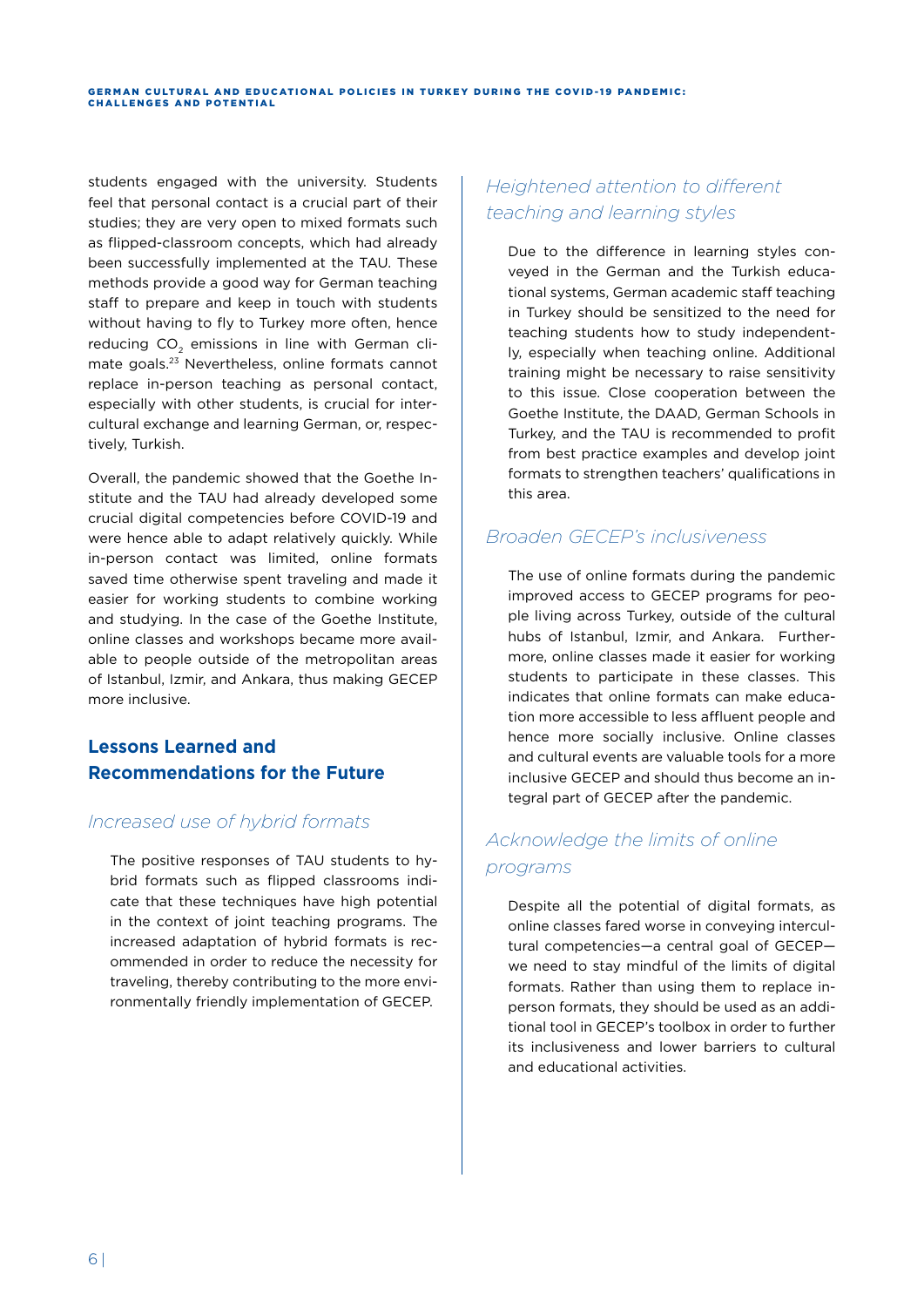#### **Endnotes**

- 1 | Federal Foreign Office, "Cultural relations and education policy: A basis for strong international relations," accessed April 30, 2021, https://www.auswaertiges-amt.de/en/ aussenpolitik/themen/kulturdialog/culturalrelations-and-education-policy/229306.
- 2 | Federal Foreign Office, "Germany's foreign and European policy principles," 2019, accessed July 8, 2021, https://www. auswaertiges-amt.de/en/aussenpolitik/ themen/policy-principles/229790.
- 3 | Federal Foreign Office, "Germany's foreign and European policy principles," accessed July 8, 2021, https://www.auswaertigesamt.de/en/aussenpolitik/themen/policyprinciples/229790.
- 4 | European Commission, "Joint Communication to The European Parliament and The Council. Towards an EU strategy for international cultural relations," accessed August 8, 2021, https://eur-lex.europa.eu/ legal-content/EN/TXT/?uri=JOIN%3A2016%3 A29%3AFIN.
- 5 | European Commission, "Strategic framework for the EU's cultural policy," accessed August 8, 2021, https://ec.europa.eu/culture/policies/ strategic-framework-eus-cultural-policy.
- 6 | Ibid.
- 7 | Federal Foreign Office, "Cultural relations and education policy: A basis for strong international relations," accessed May 26, 2021, https://www.auswaertiges-amt.de/en/ aussenpolitik/themen/kulturdialog/culturalrelations-and-education-policy/229306.
- 8 | Goethe Institute Türkei, "Goethe Goes Green," accessed September 27, 2021, https://www.goethe.de/ins/tr/de/kul/sup/ ggg.html.
- 9 | Goethe Institute, "Aufgaben und Ziele," accessed May 26, 2021, https://www.goethe. de/ins/tr/de/kul/sup/ggg.html.
- 10 | One of the results of this cooperation is that today the famous Pergamon Altar is located in Berlin, Germany. While the transport of the altar was based on an agreement between the German Reich and the Ottoman Empire, in the 1990s the Turkish city of Bergama raised the demand for the altar to be returned to Turkey. Hence, the archaeological activities of the German Reich in the Ottoman Empire need to be examined critically.
- 11 | Deutsche Vertretungen in der Türkei, "Rückblick auf die archäologische Zusammenarbeit," accessed September 1, 2021, https://tuerkei.diplo.de/tr-de/ themen/kultur/historische-notizenarchaeologie/1680902.
- 12 | Deutsches Archäologisches Institut, "Istanbul Department," accessed September 1, 2021, https://www.dainst.org/en/standort/-/ organization-display/ZI9STUj61zKB/14478.
- 13 | Deutsche Vertretungen in der Türkei, "Bilaterale Abkomme im Kulturbereich," accessed September 1, 2021, https://tuerkei. diplo.de/tr-de/themen/kultur/-/1667966.
- 14 | Deutsche Vertretungen in der Türkei, "Ernst-Reuter-Initiative - Initiative für Dialog und Verständigung zwischen den Kulturen," accessed September 1, 2021, https:// tuerkei.diplo.de/tr-de/themen/kultur/- /1672168?openAccordionId=item-1672202-0 panel.
- 15 | The idea being that those imams act as role models for young Muslims of Turkish descendent in Germany and provide "qualified" religious teachings, as there are very few formally educated imams in Germany. From a German point of view, this measure should help to counter extremist and/or violent interpretations of Islam.
- 16 | Deutsche Vertretungen in der Türkei, "Aktivitäten der ERI," accessed September 7, 2021, https://tuerkei.diplo.de/tr-de/themen/ kultur/-/1672202.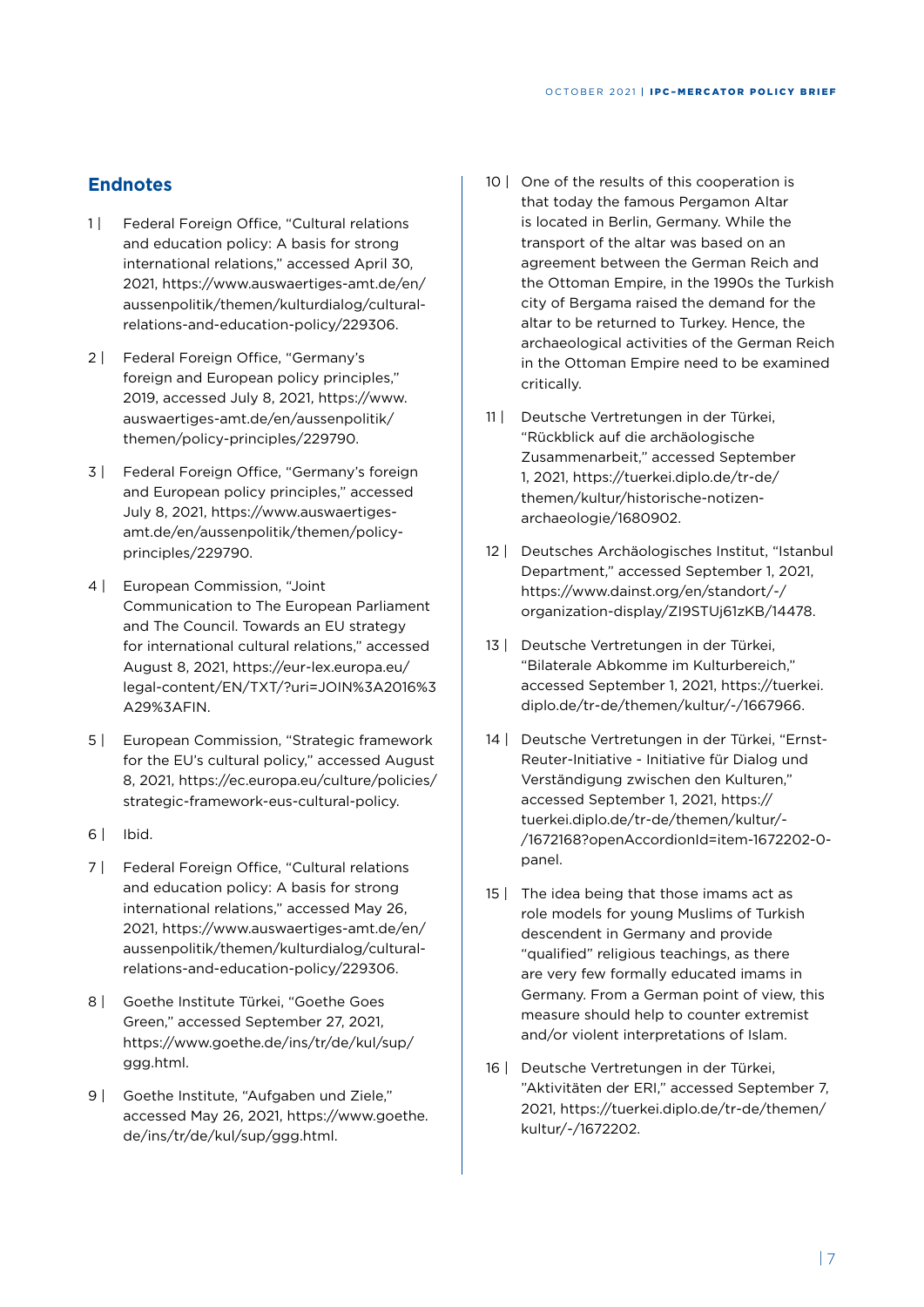GERMAN CULTURAL AND EDUCATIONAL POLICIES IN TURKEY DURING THE COVID-19 PANDEMIC: **CHALLENGES AND POTENTIAL** 

- 17 | DAAD, "Türkisch-Deutsche Universität (TDU)," accessed May 4, 2021, https:// www.daad.de/de/infos-services-fuerhochschulen/weiterfuehrende-infos-zu-daadfoerderprogrammen/tdu/sität (TDU) - DAAD.
- 18 | Goethe Institut Ankara, "60 Jahre Goethe Institut Ankara. 1. April 2017," accessed September 1, 2021, https://www.goethe.de/ de/uun/prs/int/pra/20959674.html.
- 19 | The initiative offers additional benefits, such as competitions for students and youth courses in Germany.
- 20 | Goethe Institut Türkei, "Initiative "Schulen: Partner der Zukunft," accessed September 6, 2021, https://www.goethe.de/ins/tr/de/spr/ eng/pas.html.
- 21 | While Sweden and the Netherlands participate in "Spaces of Culture" directly through their embassies, France, like Germany, conducts its cultural policy via an intermediary organization, the Institut Français.
- 22 | TomTom, "Traffic Index 2020," 2020, accessed September 20, 2021, https://www. tomtom.com/en\_gb/traffic-index/ranking/.
- 23 | However, as according to the International Energy Agency air traffic only makes up about 3% of global  $CO<sub>2</sub>$  emissions, compared to about 40% for electricity and heat, it is evident that reducing air travel can only be a small step in the much greater conversion of the global economy.

#### **Acknowledgments**

I would like to thank all participants for taking the time to talk to me. I would also like to thank the IPC interns Gülin Özcan, Robin Lockyer-von Dorrien, Selin Delifil, and Melissa Nil Özkarakaya for their help with this research project and Megan Gisclon for her editing work on this policy brief. Finally, thanks to Pelin Oğuz and Gülcihan Çiğdem Okan for providing guidance throughout the research project.